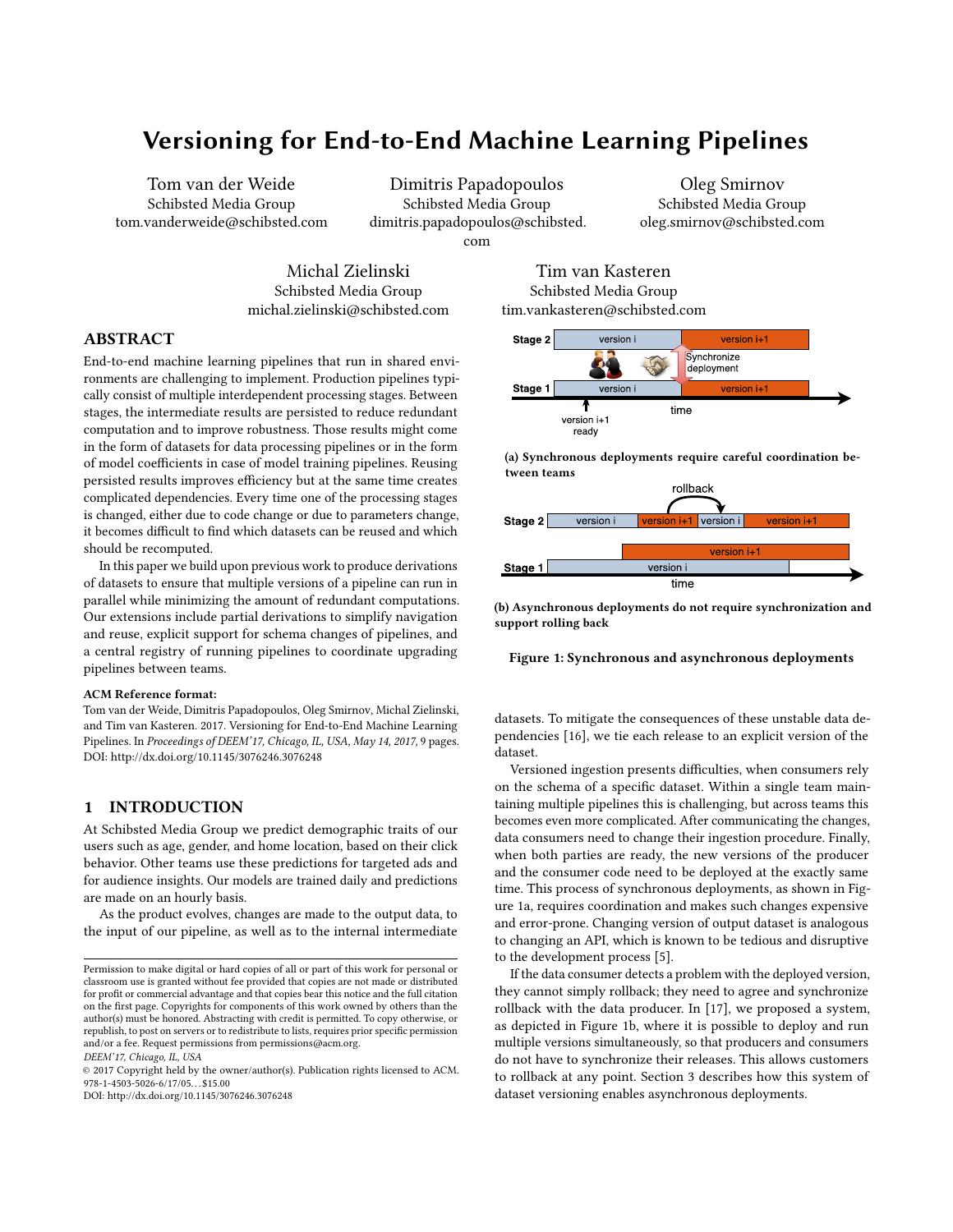While developing machine learning pipelines, a significant amount of time is spent on experimenting with using different features and machine learning algorithms. For example, we might want to compare Gradient Boosted Trees to Random Forests on one set of features and then compare Random Forests to itself on different features. To automate the bookkeeping of where the results of experiments are stored, [\[17\]](#page-8-2) proposed using dataset derivations, which are different for each experiment. Section [4](#page-2-0) describes how versioning was used to distinguish between experimental outputs. One shortcoming of [\[17\]](#page-8-2) was that every experiment resulted in a completely different path, which made navigating practically impossible. To address this, Section [4.1](#page-3-0) introduces partial dataset derivations.

Section [5](#page-4-0) extends our previous work with lessons learned and solutions for different ways to store datasets. More specifically, it proposes to explicitly add the data schema version to the path where the data is stored, using different storage schemes for production and experimentation use cases, and using a database to store derivations for easy navigation and analysis. Finally, Section [6](#page-6-0) introduces a central registry which keeps track of all the pipelines running in production, and what dataset versions they produce and consume, in order to facilitate version upgrades and monitoring.

# 2 RELATED WORK

Data dependencies have been argued to carry technical debt similar to code dependencies in [\[16\]](#page-8-1), with a mitigation strategy to version the incoming signal. The authors have mainly focused on external dependencies (imported features). In addition, we argue that with multi-stage pipelines also internal dependencies are a major source of incompatibilities.

The Spark ML Pipeline API [\[12\]](#page-8-3) allows to compose pipelines consisting of transformers and estimators. A transformer transforms data, e.g. it could add a column that contains the logarithm of another column. An estimator fits a model to data and produces a parametric representation. For example, linear regression is an estimator. When fitted to a certain dataset, a model consisting of the coefficients and bias is learned. This model can then be applied as a transformer and can be used to create predictions on new data. Spark's ML approach was inspired by the work in Scikit-learn [\[13\]](#page-8-4).

Approaches like [\[4\]](#page-7-1) and [\[18,](#page-8-5) [19\]](#page-8-6) can be used for model life cycle management, but are not designed for the evolution of datasets.

The challenges for managing versioning or branching of relational datasets have been addressed in [\[11\]](#page-8-7) and [\[2\]](#page-7-2). These relational storage systems provide built-in version control designed to facilitate sharing and collaborating on datasets (e.g. across a team of data scientists). They assume a data model whereby each dataset must have a well-defined primary key ; the primary key is used to track records across different versions or branches, and thus is expected to be immutable (a change to the primary key attribute, in effect, creates a new record). This assumption, however, does not necessarily hold for the datasets produced by our pipelines. It is also unclear whether these systems fit in our use-cases, whereby the datasets are continously produced (e.g. hourly, or daily) by processes with various parameters which need to be tracked, as well.

The notion of dataset derivation presented in Section [4](#page-2-0) is similar to the lineage API features in [\[10\]](#page-8-8). Therein lineage records offer

<span id="page-1-1"></span>

Figure 2: Machine learning pipeline that persists intermediate stages

fault-tolerance and job output recovery in case of failures. In our case, derivations are used to uniquely identify datasets, while partial (templated) derivations facilitate experimentation.

The registry for running pipelines, which is outlined in Section [6,](#page-6-0) allows the implementation of ideas that are closely related to the concept of provenance [\[3\]](#page-7-3), i.e. the ability to understand how each dataset was created, from which computation and what data it originates from. Additionally, by including information about job schedules, it offers insights about possible future interactions between producers and consumers.

# <span id="page-1-0"></span>3 VERSIONED PIPELINES

For feature generation, training, and prediction we are using an ML pipelines API analogous to the ones described in [\[12\]](#page-8-3) and [\[13\]](#page-8-4). We train predictive models using click data from the last 45 days, which is available in hourly partitions. Data pipelines consist of several preprocessing and cleanup stages, followed by aggregation on user level, and a featurization step.

The data of the latest 45 days is used to train models and make predictions. Since we generate predictions hourly, we need to read 45 days of data every hour. Because the preprocessing of data is deterministic and we have to read its result every hour for the coming 45 days, persisting the preprocessed data saves a lot of compute. Since every hour of data is being used  $45 \times 24 = 1080$ times (45 days times 24 hours), persisting the intermediate result prevents us from preprocessing the same data for 1079 times. We apply the same trick as in [\[1\]](#page-7-4) to prevent recalculation on both the aggregation and featurization step. See Figure [2](#page-1-1) for what this looks like.

With this approach we get a significant increase in performance, but we do have to be careful with how we use the intermediate persisted data. Namely, if the code in a pipeline changes, e.g. the aggregation changes, then we must ensure that the next pipeline reads the output of the latest version. This is especially important when we are running multiple deployments simultaneously.

For our customers it is important that we provide versioned predictions, but they should not be bothered by what version of input data we use or what versions the intermediate stages have. Consequently, we propose that pipelines declare both what data they use and what version of the data they require. Note that this is the same as what is done with code dependencies.

This section is organized as follows. We start in Section [3.1](#page-2-1) with explaining a popular versioning schema called semantic versioning. Next, Section [3.2](#page-2-2) explains how to managing different versions of the code. Section [3.3](#page-2-3) then goes into detail about considerations for updating versions of code. Finally, Section [3.4](#page-2-4) shows how we can now run multiple versions in parallel.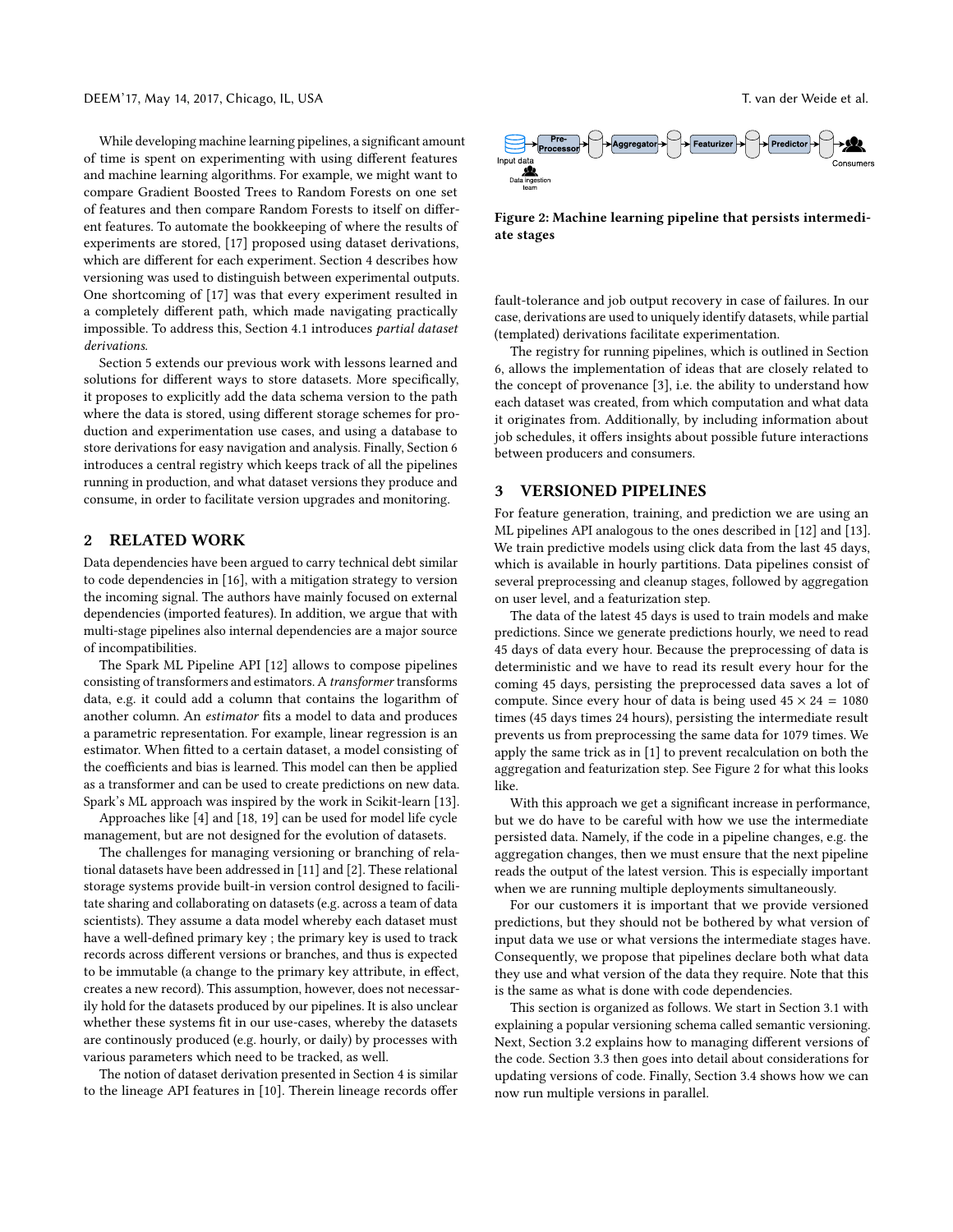# <span id="page-2-1"></span>3.1 Semantic Versions

As pipeline stages are being further developed, their output schema or the content of the output might change. Typically, version numbers are used to denote the state of the software. Downstream consumers are developed with respect to a particular version. Consequently, if a pipeline stage changes, then its consumers may also need to change. For example, if a column was removed that a consumer was using, then the consumer needs to evolve.

Not all changes in a pipeline stage require that the downstream pipeline stages must evolve. To better communicate the severeness of a change, we use a versioning scheme that has enough expressive power to distinguish between different types of changes. Semantic versioning [\[14\]](#page-8-9) is a popular formalised version policy. In semantic versioning version numbers have the structure MAJOR.MINOR.PATCH, e.g. 3.1.7, where we increase MAJOR for incompatible API changes, MINOR for new backwards-compatible functionality, and PATCH for backwards-compatible bug fixes. Although semantic versioning allows a programmer to express the kind of changes that were made, careful attention has to be paid to comply to these rules [\[15\]](#page-8-10).

For example, in a pipeline that generates features, we increase MAJOR when features are removed or altered, MINOR when new features are added (note that adding a feature maintains backwards compatibility), and PATCH when data quality bugs of the features are resolved (e.g. fix how some feature was calculated).

# <span id="page-2-2"></span>3.2 Code Versions

This section introduces some notation around pipelines in order to more concisely express our ideas. First we define what a pipeline does.

Definition 3.1 (Pipeline Function). A pipeline function is a function  $f: D \times C \rightarrow D$ , where D is the set of all possible datasets, and C the set of all possible configurations, i.e. a function that takes a dataset and configuration as parameter and returns a dataset.

Pipelines can be configured from outside the code. For example, a pipeline that contains a machine learning algorithm may be configured with hyper-parameters, or a featurization pipeline with how many buckets to use with the hashing trick [\[20\]](#page-8-11) or whether words have to be stemmed.

The implementation in code of a pipeline defines its corresponding pipeline function. Consequently, two different implementations correspond to two different pipeline functions. One approach to determine changes in code is to use the hash of the source code files. However, this means that the smallest code change results in a different version, which prevents us from reusing previously constructed datasets. This is especially cumbersome when refactoring code. To mitigate this we introduce the notion of pipeline equivalence.

<span id="page-2-5"></span>Definition 3.2 (Pipeline Equivalence). We say that two pipeline functions f and g are equivalent, i.e. equiv(f, g), if and only if  $f(d, c) = g(d, c)$  for all  $d \in D$  and  $c \in C$ .

Consider that a new commit  $c$  is added to a branch with pipeline function  $f$  resulting in a pipeline function  $g$ . If commit  $c$  refactored the code, added some comments, or changed something not used by pipeline function  $f$ , then  $f$  and  $g$  will always produce exactly

<span id="page-2-6"></span>

Figure 3: Running multiple pipeline versions

the same output. Although the bytecode of the two functions may be different, we consider them to be equivalent.

# <span id="page-2-3"></span>3.3 Updating Versions

As code evolves, so will the versions of the pipelines be increased. This section addresses the question of how version changes should be incorporated in pipelines that depend on them. Updating the version of a pipeline should depend on whether the output of that pipeline has changed. In other words, if pipeline functions f and  $q$  are equivalent, as per Definition [3.2,](#page-2-5) then the version of  $f$  and  $q$ should be the same. We use the notion of versioning to capture this.

Definition 3.3 (Versioning). A versioning is a function  $v : F \to V$ s.t.  $v(f) = v(g) \Rightarrow equiv(f, g)$ , where F is the set of all pipeline functions and V the set of all versions.

Consequently, two pipeline functions with the same version must be equivalent, i.e. produce the same output. Furthermore, pipeline functions that are not equivalent cannot have the same version.

Note that it is not necessary that equivalent pipelines have the same version. Namely, if they would not be the same, then this would mean that they would save their output in different locations. Although less efficient, we will not run into any problems. If two not equivalent pipeline functions would save their output in the same location, then problems would arise.

### <span id="page-2-4"></span>3.4 Running Multiple Versions

One of the goals addressed in this paper is to allow for deploying multiple versions simultaneously. In Section [3.3](#page-2-3) we prescribe that when two pipelines are not equivalent, then their versions must be different. Since the version is used in the path where the output is stored, we can ensure that they do not conflict with one another.

Consider the example depicted in Figure [3.](#page-2-6) Here several pipeline stages have multiple versions running in parallel. The data preprocessor did not change and consequently only needs to be deployed once. The aggregator, however, underwent a major change, which is reflected in its version. Since the path of its output contains the version, the two running versions will not conflict. Because of the major change in the aggregator, the featurizer also needed a change, which was backwards-compatible and therefore only requires a minor version change. In this example, this only resulted in a patch version change in the predictor.

# <span id="page-2-0"></span>DERIVABLE DATASETS

While running experiments with different features or machine learning algorithms, it is time-consuming to keep track of what code and parameters were used in each experiment. Moreover, you have to be careful that one experiment does not overwrite the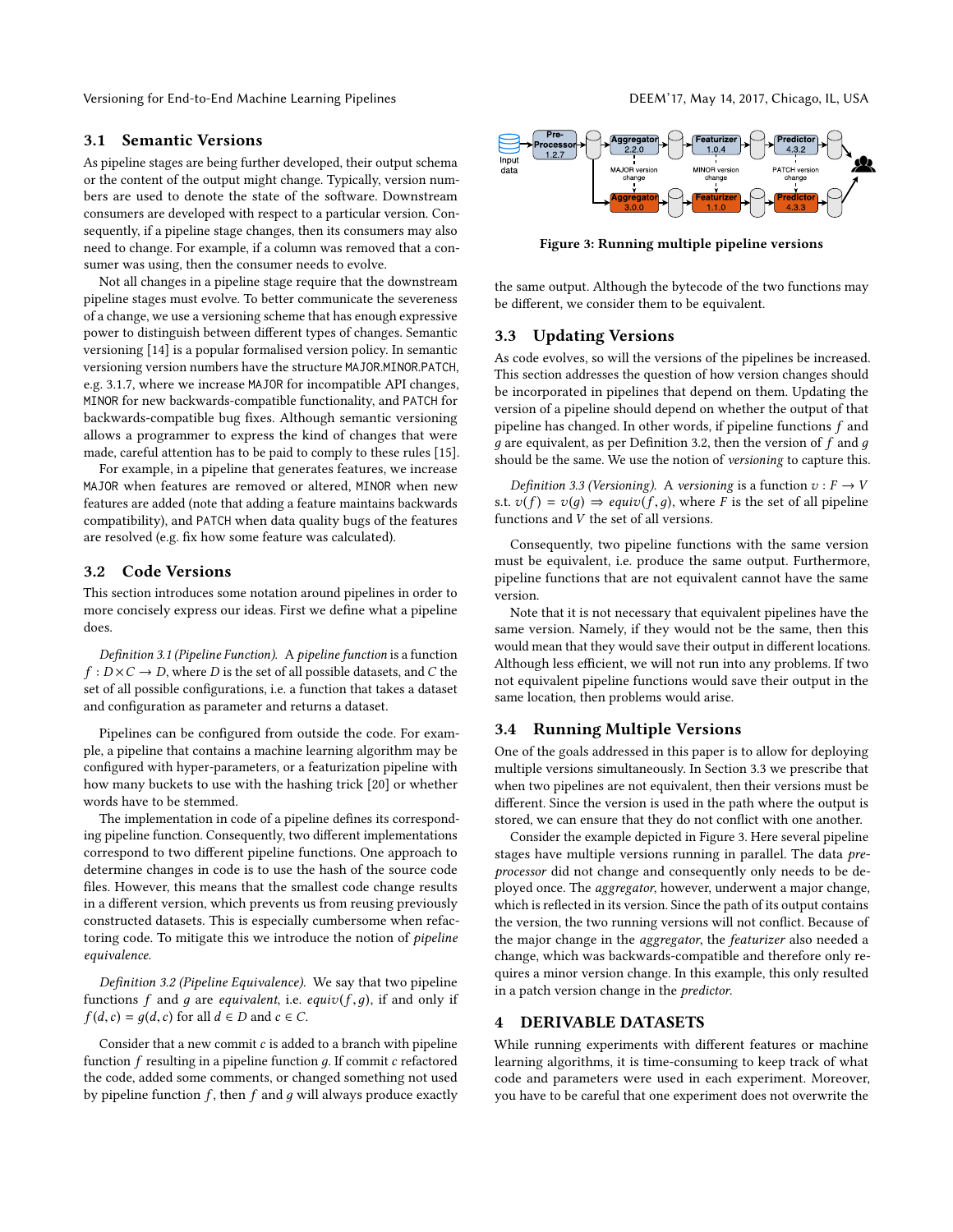output of another experiment. This section describes how we create derivations of datasets to make this process more user friendly.

Our idea to create derivations is partially inspired by NixOS [\[6\]](#page-7-5), a purely functional Linux distribution, where a build is a pure function whose outcome only depends on its parameters. In other words, a build can be derived from its parameters. This idea has also been applied to data. Namely, the provenance of datasets has been defined in terms of the source and transformations that have been applied [\[3,](#page-7-3) [7,](#page-8-12) [9\]](#page-8-13). In this section, we will apply these ideas to datasets used in machine learning pipelines.

First, we define what derivations of datasets should consist of.

<span id="page-3-3"></span>Definition 4.1 (Dataset Derivation). A dataset derivation is a tuple  $\langle f, d, c \rangle$ , where f is a pipeline function,  $d \in D$ , and  $c \in C$ . A derivation uniquely defines a certain output dataset.

To address having a different derivation for even the smallest change, derivations should not distinguish between equivalent classes of pipeline functions. This means that if  $f$  and  $g$  are equivalent, then any derivations with the same input data and configuration should be the same, i.e.  $\langle f, d, c \rangle = \langle g, d, c \rangle$ .

See Listing [3](#page-4-1) in Section [4.2](#page-3-1) for how this definition can be implemented in code.

# <span id="page-3-0"></span>4.1 Partial dataset derivations

The decision of where and how to store datasets is crucial for multistage pipelines with reusable parts. In our previous work [\[17\]](#page-8-2) we described taking a hash of the dataset derivation and to encode that explicitly in the path. With this approach, every invocation will be stored in a different derivation folder. For navigational purposes, this is rather inconvenient because there is an overhead of looking up whether the pipeline function and configuration for two derivations changed. In Section [5.2](#page-4-2) we describe in detail different approaches to determine where to store datasets.

For consumers it may be tricky to determine where they should read data from. Since the path changes with different configuration or input data, the consumer should have intricate knowledge about the producer in order to read its output.

To address these shortcomings, we introduce the notion of a partial dataset derivation. Rather than including the exact input dataset specification, it includes a template of what data should be loaded. Given a set of parameters, this template can be expanded into actual dataset specifications.

<span id="page-3-4"></span>Definition 4.2 (Partial Dataset Derivation). A partial dataset derivation is a tuple  $\langle f, c, t \rangle$  where  $t \in T$  is a template for which we have a function  $\pi: T \times 2^P \to D$  that maps it to a dataset given a set of parameters parameters.

Listing [4](#page-4-3) shows how this definition can be implemented in code. An example of t would contain the paths of all clicks in the last 31 days relative to a given date, that is given as a parameter. The corresponding  $\pi$  would take a date parameter, and fill it in t. Figure [4](#page-3-2) depicts this partial dataset derivation. Here  $t$  is represented as a set of parameters and inputData, which is a number of path templates that need the parameters in order to be expanded.

<span id="page-3-2"></span>

Figure 4: A partial dataset derivation

# <span id="page-3-1"></span>4.2 Implementation

Machine learning frameworks such as scikit learn [\[13\]](#page-8-4) and Spark ML [\[12\]](#page-8-3), use the notions of pipelines and pipeline models. A pipeline is an Estimator, which transforms input data and fits a model to that input data. For example, a pipeline could be a machine learning algorithm that trains a model. The output of  $fit$  is a pipeline model. A model can be applied to data, by invoking the transform method. This will transform the data as specified in the pipeline, and then make predictions for the given input data. The interfaces are as follows.

| Listing 1: Pipeline and pipeline model interfaces                   |
|---------------------------------------------------------------------|
| trait PipelineModel {<br>def transform(dataset: InputData): Dataset |
| trait Pipeline {<br>def fit(dataset: InputData): PipelineModel      |

In addition to Spark ML, we introduce the notion of a pipeline job, which wraps a pipeline in an executable program. A pipeline job has a run method, and also a description of what input data it requires. To run, a pipeline job needs job specific parameters, e.g. the date of the input data, or the environment such as staging or production, pipeline specific configuration such as hyper-parameters for the machine learning algorithm, and a storage scheme. Note that the input data is described using a template, which can be expanded with the job parameters into a complete path.

| Listing 2: Executable job to run a pipeline |  |  |
|---------------------------------------------|--|--|
|                                             |  |  |

<span id="page-3-5"></span>

|   | <b>trait</b> PipelineJob {                            |
|---|-------------------------------------------------------|
|   | def inputDataTemplate: InputDataTemplate              |
|   | def run(jobParams: JobParams, config: PipelineConfig, |
|   | storageScheme: StorageScheme): Unit                   |
| } |                                                       |

Typically, pipelines have a configuration with parameters that they use. For example, a pipeline that trains a decision tree might require configuration for the number of trees. In this section, we assume that we have an interface PipelineConfig that captures how pipelines can be configured in a particular framework. Note that in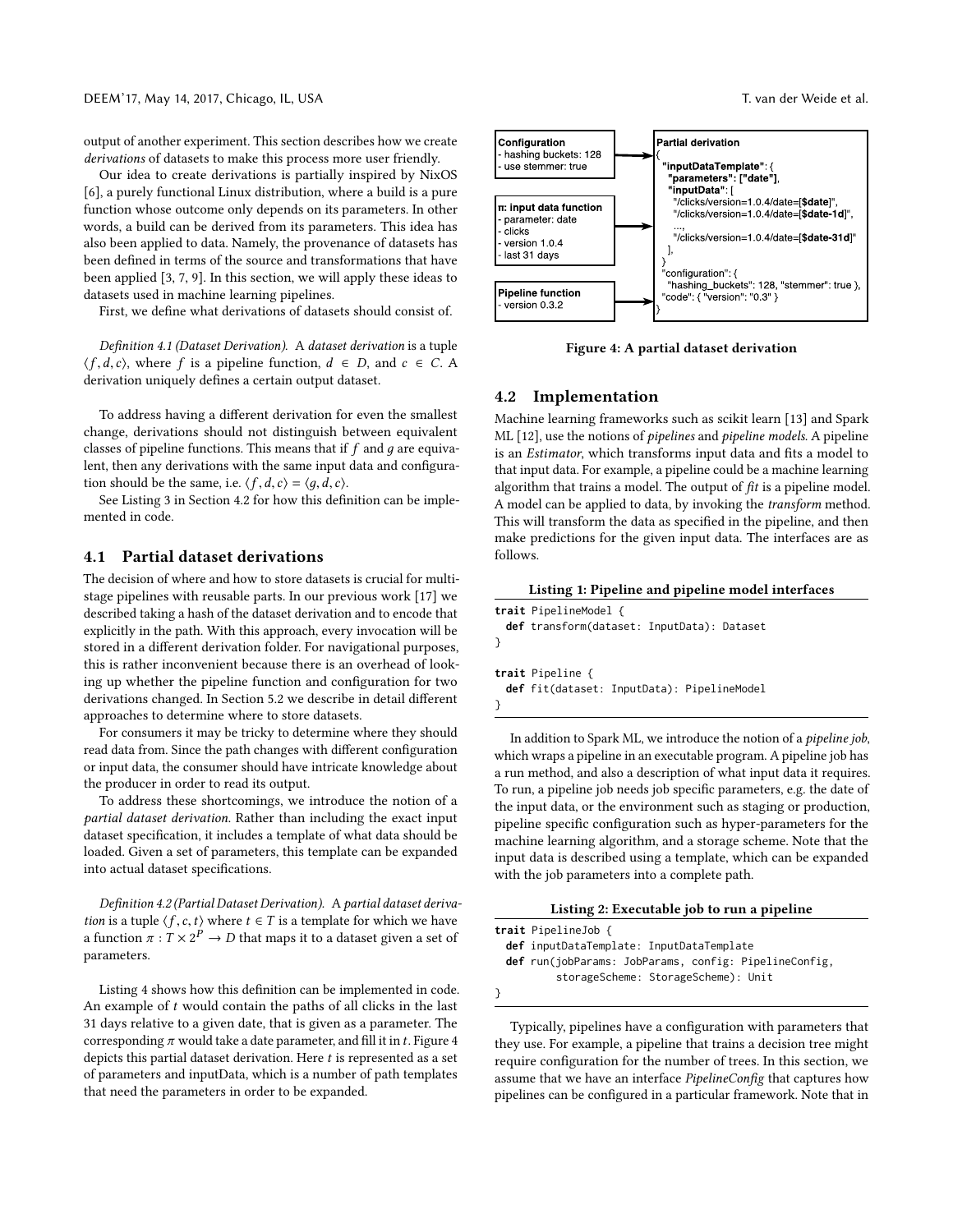Spark ML, pipelines implement the Params trait, which allows you to retrieve all parameters in the pipeline.

Pipelines take one or multiple datasets as input and fit a model. The model can then be used to transform data. For example, an ad click prediction pipeline could take as input several click datasets aggregated by day, and also a dataset with user data. Before fitting a model, the pipeline would union the click data, and join with the user data. To abstract away from the specifics of how to implement this, we assume a trait InputData.

Given these classes, we can implement dataset derivations as in Definition [4.1.](#page-3-3)

| Listing 3: Derivation classes as in Definition 4.1 |  |  |  |
|----------------------------------------------------|--|--|--|
|----------------------------------------------------|--|--|--|

<span id="page-4-1"></span>

|  |  | case class Derivation(pipelineVersion: Version, |  |
|--|--|-------------------------------------------------|--|
|  |  | inputData: InputData, config: PipelineConfig)   |  |

Similarly, we can now implement a partial dataset derivations as in Definition [4.2.](#page-3-4) For this we need the class of InputDataTemplate, which is shown in Figure [4.](#page-3-2)

#### <span id="page-4-3"></span>Listing 4: Partial derivation classes as in Definition [4.2](#page-3-4)

```
case class PartialDerivation(pipelineVersion: Version,
   config: PipelineConfig,
   inputDataTemplate: InputDataTemplate) {
 def apply(jobParams: JobParams): Derivation = {
   val inputData = inputDataTemplate.apply(jobParams)
   Derivation(pipelineVersion, inputData, config)
 }
}
```
Note that a partial dataset derivation can be transformed into a complete derivation given the job parameters. Using the job parameters, the input data template is expanded into a concrete InputData instance.

# <span id="page-4-0"></span>5 PERSISTING OUTPUT

With no automatic system in place, versions are updated manually when code changes to ensure that different pipeline functions are not written to the same location. Moreover, to improve predictive models, many experiments are run that have different configurations or changes in the pipeline code. This means that the experimenter needs to update the version for each experiment and needs to manually keep track of all this. This is an error-prone process that should be automated. We propose using derivations of datasets to automatically change the version of a dataset.

The output of a pipeline is written to disk and we need to make sure that the output of two different derivations is not written to the same location. This can be achieved by encoding the derivation into the location, for example, by applying a hash function to the derivation and to use the hash to uniquely identify the derivation.

# <span id="page-4-5"></span>5.1 Schema versions

When you need to read a big aggregation of historical data, or when you need to compare data at different points in time, then it may happen that parts of the data are produced with one version, and other parts with another version.

<span id="page-4-4"></span>

Figure 5: Different schemas can be used at different times

Consider Figure [5,](#page-4-4) where the data is stored with schema of version  $v_1$  for January, February, and March, but then in March, two pipelines were running in parallel and data was also stored according to schema  $v_2$ . In June, a hard switch was made to version  $v_3$ . When it is required in an experiment to read data from January until June, the code needs to be able to read data of 3 different schemas.

To read data that was written with different schemas, one has to pay extra attention to ensure correctly handling each version. For example, one field may exist in one version but not in another. Moreover, for downstream consumers it is important to be made aware of schema changes explicitly. Furthermore, the code has to be careful about reading one or both versions of the data in March, since it is possible that the results will be incorrect because of reading the same data twice.

In [\[17\]](#page-8-2), the schema of a pipeline's output is not represented explicitly in the derivation. Note that it is theoretically not necessary to do so, because with a reference to the pipeline function (and therefore its code) and the input data, it is possible to infer what the output schema will be. Even though with semantic versioning you can communicate breaking changes, our data consumers have requested to make schema changes more explicit. Moreover, a semantic version does not describe how the schema was changed.

To address these use cases, we propose to keep track of the schema versions and to put them explicitly in the path where the data is saved. If the schema version is explicit in the path, then it not only becomes simpler for developers to determine what schema adapters they need to write, it also becomes unmistakably clear when a schema changes. Moreover, we also suggest to publish the actual schema in a file in the path.

# <span id="page-4-2"></span>5.2 Storage schemes

Given a running pipeline that produces dataset and their corresponding derivations, we need to define where each dataset will be stored. To this end, we introduce the notion of a storage scheme, which is a function that takes a dataset derivation and returns a path.

<span id="page-4-6"></span>Definition 5.1. A storage scheme is a function  $S$  that maps a dataset derivation to a file system path s.t.  $S(d) = S(d') \Leftrightarrow d = d'$ .

What we do not want is that two different datasets, i.e. with a different derivation, are written to the same path. Therefore, the only restriction on storage schemes is that, if the paths of two datasets  $d$  and  $d'$  are the same, then  $d$  and  $d'$  must be the same.<br>Pinelines in production are typically running for a longer periodic

Pipelines in production are typically running for a longer period of time with the same code version and configuration. In contrast, when running experiments, the code version and configuration usually changes in every invocation of the pipeline. What storage scheme is most convenient depends on how the pipeline is used.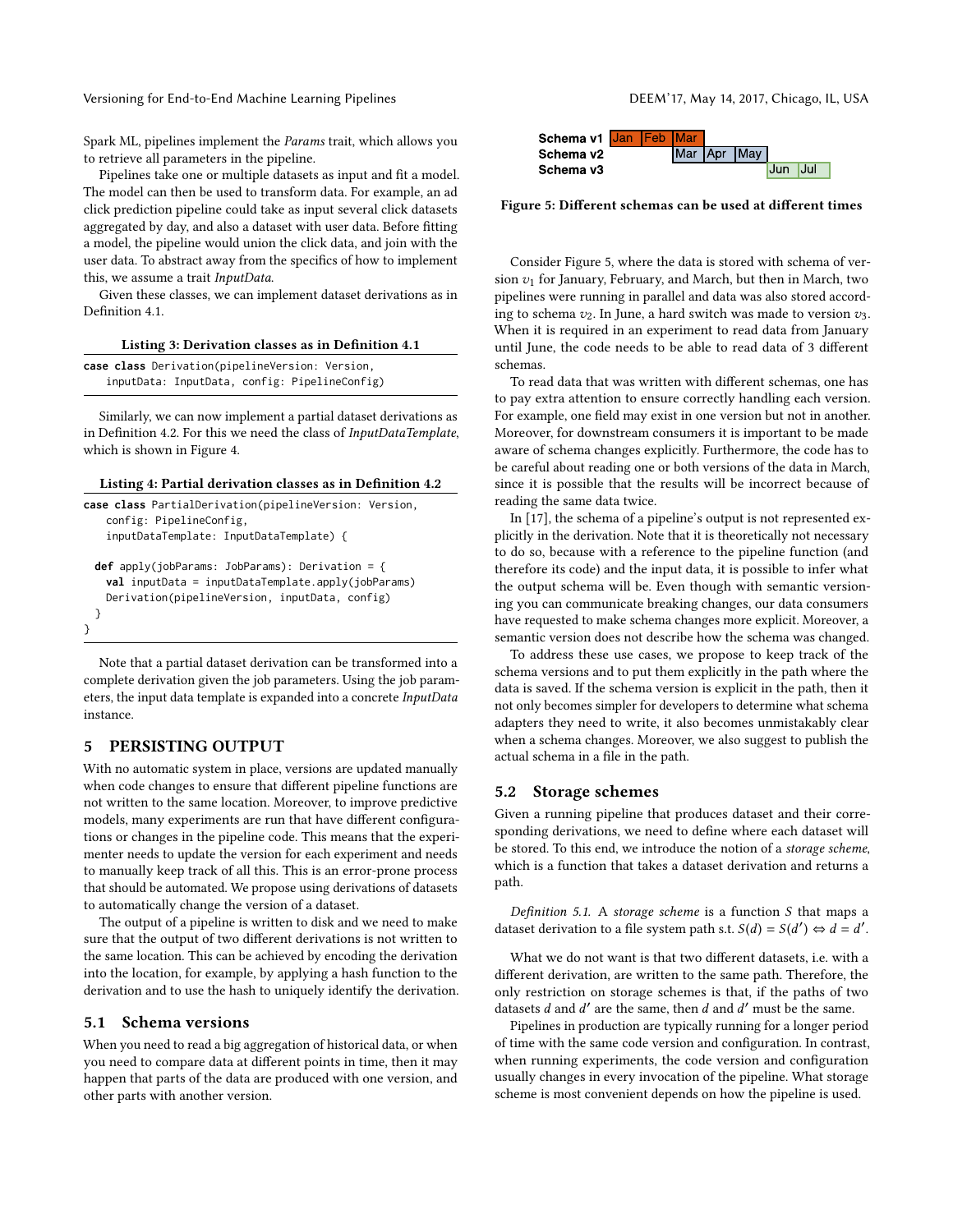5.2.1 Production pipelines. For production pipelines, we are using the following scheme. Namely, given an input data template t and corresponding  $\pi$ , as per Definition [4.2,](#page-3-4) the storage scheme for one invocation of  $\pi$ , i.e.  $\pi(t,p) = \langle f, d, c \rangle$ , is  $/h(f)/h(c)/p$  where h is a hashing function and  $p$  are the parameters such as date. In production pipelines, the pipeline function and the configuration are typically stable as long as no new versions are deployed. Using this scheme, it is easy to see how long a certain version has been running because it is easy to list all  $p$  for a certain  $f$  and  $c$ .

Some of our data consumers asked for an explicit schema version. Therefore, we included the schema version as described in Section [5.1](#page-4-5) into the storage scheme:  $/h(schema(f))/h(f)/h(c)/p$ .

When the configuration is static for a longer period of time, it does not provide any useful information. In such cases, one might choose not to include it in the path, e.g.  $/h(schema(f))/h(f)/p$ . Another option is to consider the configuration as part of the pipeline function, i.e.  $/h(schema(f))/h(f, c)/p$ .

5.2.2 Experimental pipelines. For experimental pipelines these production storage schemes are not ideal because it is cumbersome to list all experiments that have been run with a certain set of parameters. To easily see all experiments, the scheme  $/p/f/h(c)$  might be more useful. For example, suppose the parameters consist of only the date and an experiment is run with two different versions of the code, e.g. using other features, and with two different configurations (hyper parameters). In that case, the following folders may be the output:

/2017-02-01/code=3.14.4/config=47eda1 /2017-02-01/code=3.14.4/config=aaf371 /2017-02-01/code=3.14.5/config=47eda1 /2017-02-01/code=3.14.5/config=aaf371

Listing all experiments that have been run on data of a particular day now is straightforward and intuitive.

### <span id="page-5-1"></span>5.3 Derivation database

To compare experiments you need to know what parameters were used. Furthermore, in a production system derivations are crucial to debug problems. Storing derivations in a database enables debugging and better analysis. For example, users could search for particular types of datasets as well as do more in depth analysis of how a machine learning system is used.

While experimenting with, for example, different parameters of the featurization pipeline, you do need to specify explicitly in downstream pipelines on what data they depend. Consider Figure [6.](#page-5-0) Here there have been two runs of the Featurizer with the same code version, but with different configuration. Since the experimentation mode is on, their outputs are written to different locations in the storage. Next, we would like to see how the different configurations affect the prediction performance. Consequently, the predictor must specify what derivation to use.

# 5.4 Implementation

In this section we describe how storage schemes can be implemented and we give an example of how the various implementations can be used in an experiment regarding a machine learning

<span id="page-5-0"></span>

Figure 6: The same pipeline stage with different configuration results in different datasets

pipeline that predicts the likelihood that users will click on ads of various categories.

The interface for storage schemes has a method pathFor that implements Definition [5.1.](#page-4-6) Moreover, it also has an example implementation of a save method, that writes a dataset to the path specified by the storage scheme as well as the derivation to the derivation database as described in Section [5.3.](#page-5-1)

```
trait StorageScheme {
 def pathFor(pd: PartialDerivation, jp: JobParams): Path
 def save(dataset: Dataset,
          partialDerivation: PartialDerivation,
          jobParams: JobParams): Unit = {
   val path = pathFor(partialDerivation, jobParams)
   write(dataset, path)
   val derivation = partialDerivation.apply(jobParams)
   storeToDatabase(derivation)
 }
 def write(dataset: Dataset, path: Path): Unit
 def storeToDatabase(derivation: Derivation): Unit
}
```
Given all the interfaces that we have described, we can now show how all of this works together in an example of click prediction. Imagine a class ClickPredictionPipeline, which defines a series of transformations of click data, and how a random forest classifier should be trained. The data transformations depend on the configuration whether the hashing trick should be applied, and the classifier depends on the configuration of how many trees should be trained. Moreover, the pipeline specifies on what input data sets it depends by using InputDataTemplate, as described in Section [4.2.](#page-3-1)

Given this pipeline, we can now define a pipeline job that executes the pipeline given job parameters (necessary to expand the input data template into actual dataset paths), a pipeline configuration (specifying whether the hashing trick should be used and the number of trees), and a storage scheme such that it can store the output of the pipeline to the right location.

```
object ClickPredictionJob extends PipelineJob {
 override def inputDataTemplate =
     ClickPredictionPipeline.InputDataTemplate
 override def run(jobParams: JobParams, config: PipelineConfig,
```
storageScheme: StorageScheme): Unit = {

val partialDerivation = PartialDerivation( ClickPredictionPipeline.Version, config, inputDataTemplate)

val derivation = partialDerivation.apply(jobParams)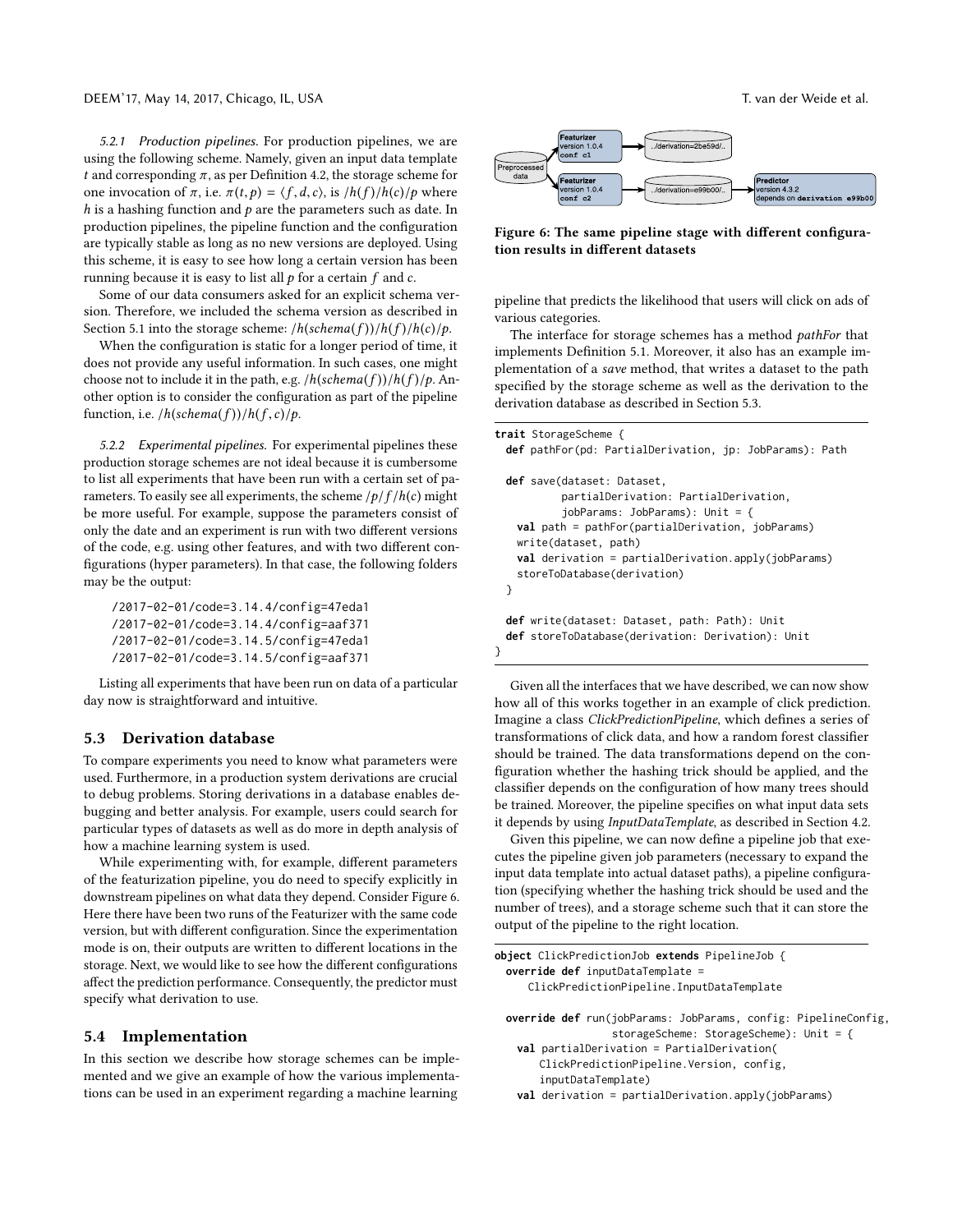<span id="page-6-1"></span>Table 1: Example content of derivation database

| Derivation       | Name            | Version | Config           | Job params     |
|------------------|-----------------|---------|------------------|----------------|
| 59ff55818        | ClickPrediction | 032     | date: 2017-03-04 | trees: $100$   |
|                  |                 |         | country: es      | hashing: false |
| d8780980a        | ClickPrediction | 032     | date: 2017-03-04 | trees: $100$   |
|                  |                 |         | country: nl      | hashing: false |
| <b>b3391ebb2</b> | ClickPrediction | 032     | date: 2017-03-04 | trees: 50      |
|                  |                 |         | country: es      | hashing: true  |
| 7693ef20a        | ClickPrediction | 032     | date: 2017-03-04 | trees: 50      |
|                  |                 |         | country: nl      | hashing: true  |

val pipeline = new ClickPredictionPipeline(config) val model = pipeline.fit(derivation.inputData) val output = model.transform(derivation.inputData) storageScheme.save(partialDerivation, jobParams)

} }

Suppose that some data scientist wants to run an experiment to compare whether 100 trees without hashing performs better than 50 trees with hashing. Since a model is trained per country, the experiment should be run with the click data for two countries. The code that the data scientist needs to write, looks as follows.

```
object ClickPredictionExperiment {
 def run(): Unit = {
   val configs: Seq[PipelineConfig] = Seq(
     PipelineConfig(num_trees = 100, hashing = false),
     PipelineConfig(num_trees = 50, hashing = true))
   val allJobParams: Seq[JobParams] = Seq(
     JobParameters(data = 2017-03-04, country = es),JobParams(date = 2017-03-04, country = nl))
   for {
     config <- configs
     jobParams <- allJobParams
   } {
     ClickPredictionJob.run(jobParams, config,
                             StorageScheme.Experimentation)
   }
 }
}
```
This code specifies a number of pipeline configurations that should be compared, as well as various job parameters, which are used to define different input data. The machinery introduced in this paper makes sure that the output of all the runs done by this experiment are persisted in different locations, and that detailed information is written to the derivation database. Table [1](#page-6-1) illustrates what data will be stored in the database.

Over time the derivation database provides valuable insights into the experiments that are run on pipelines used inside the company. Moreover, by further integrating this with systems like ModelDB [\[19\]](#page-8-6), it will be easy to compare the results of experiments.

# <span id="page-6-0"></span>6 REGISTRY OF RUNNING PIPELINES

One of the most important data sources in Schibsted is user behaviour. The team responsible for producing this dataset wanted to upgrade the schema. Because they did not know which teams

were using the old version, they had to produce both versions for months until everything was switched. Since there is a lot of click data, this was both expensive in terms of storage and computation. It also meant that the team now had two pipelines that they had to monitor. Moreover, the switch caused all kinds of bugs in the data consumers, resulting in several stressful weeks for the teams. In this section, we outline the sketch of a system that helps in managing scenarios like this.

A system like GOODS[\[8\]](#page-8-14) crawls existing datasets and provides an interface to explore what datasets exist, what schema they have, and other metadata. Crawlers like GOODS are made for when there are already many datasets and it is hard to enforce a common library in an organization. Significant effort is put into making it scale. Furthermore, some types of information cannot be crawled easily, but must be inferred, e.g. how often does a batch job run and which fields is it using.

We argue that in many organizations, it is feasible to enforce data applications to use a common library for production jobs. By doing so, we can enforce that data applications store metadata to a central registry, where they register their data dependencies and outputs. By having this information in a central registry, developers can get insights into what production pipelines are currently running and depending on which version of their data. Also, it is easy to gain insight into what applications are using a particular field, which is valuable in order to assess the impact of having a bug in a certain field.

Since the central registry holds metadata about all datasets, its consumers and the producers, the need for a crawler becomes less urgent. Moreover, because of the added metadata, much stronger inferences can be made, which helps managing running pipelines in production.

This idea is closely related to the concept of provenance, i.e. the ability to answer why questions about computations and datasets [\[3\]](#page-7-3). In other words, provenance allows understanding how each dataset was created, i.e. from which computation and what data it originates from. Provenance applies to existing datasets, but not to datasets that will be created in the future. By including information about job schedules, we can also reason about what would happen if a pipeline would be stopped.

# 6.1 Registering job schedules

As the registry needs to know what jobs are running or scheduled to run in the future, we introduce the notion of a job schedule. A job schedule refers to a particular pipeline job, a pipeline configuration, and a storage scheme. Note that as long as a job is scheduled, none of these change. Furthermore, it has a description of the schedule, and a reference to the team that owns this scheduled job.

|  | case class JobSchedule(pipelineJob: PipelineJob,     |
|--|------------------------------------------------------|
|  | config: PipelineConfig,                              |
|  | storageScheme: StorageScheme,<br>schedule: Schedule, |
|  | team: Team)                                          |

The storage scheme specifies where the job is producing its output. Recall from Listing [2](#page-3-5) that pipeline jobs describe on what input data they depend upon. Consequently, if a job schedule is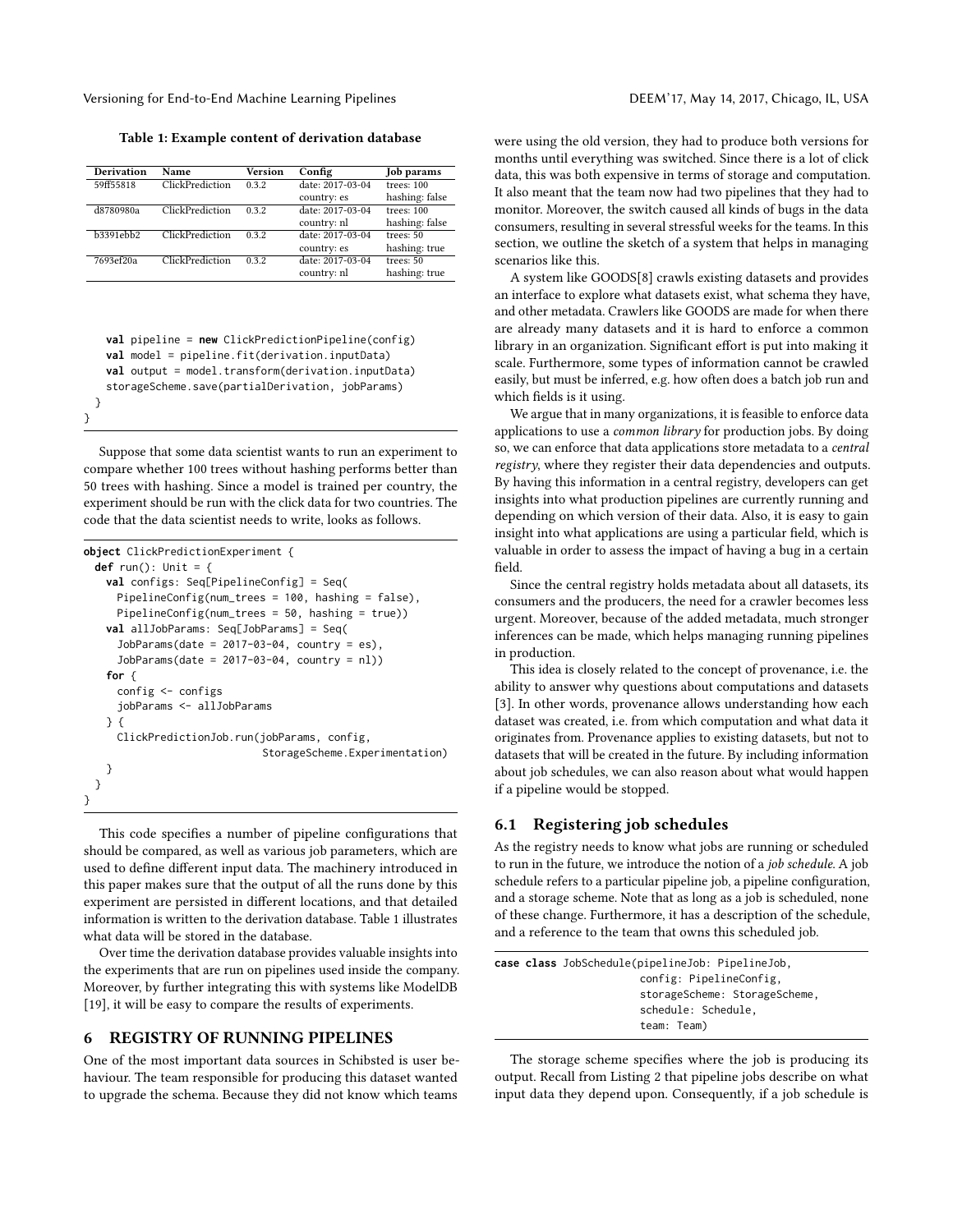enabled, then it is possible to inspect what data sources it uses, and also the versions of these sources. Knowing the team is important for notifying them, when jobs producing their input are planned to be shut down.

When a pipeline is deployed, the job schedule is sent to central registry. Similarly, when a pipeline is stopped, the central registry must also be notified. The interface to the registry is as follows.

```
trait CentralRegistry {
 def notifyOfDeployment(jobSchedule: JobSchedule): Unit
 def notifyOfTermination(jobSchedule: JobSchedule): Unit
}
```
This interface describes how programs can notify the central registry. The registry itself should be running on a server. A possible extension of the registry would be that it is also responsible to run the jobs.

### 6.2 Monitoring

If all teams notify the registry of their deployments, then the registry has an up-to-date view on what pipelines are running, when they are running, and what versioned data sources they use. Consequently, the registry can check whether there are jobs scheduled to run that depend on data versions that are not being produced anymore. This is especially useful for jobs that do not run regularly, e.g. once a month.

Moreover, because the registry knows when jobs are supposed to run and where they should write their output, it can also monitor these output locations to see if the datasets are actually produced and how much delay they have. A system that automatically monitors all pipelines that are running helps developers in not having to create their own monitoring solutions.

### 6.3 Breaking changes and automatic upgrades

The central registry tells you what teams are using what dataset version. However, it does not tell you what fields of that data are being used. Knowing this is especially important when a breaking change is made to a subset of the fields.

Suppose team  $T_I$  develops job *J*, which consumes fields  $f_1$  and  $f_2$  from dataset D with version  $v_1$ . Team  $T_D$ , that is responsible for creating D, finds a bug in field  $f_3$  and releases version  $v_2$ . Since J is not affected by this change, it could automatically switch to  $v_2$  in theory. By making *J* consult the central registry to get  $f_1$  and  $f_2$ from  $D$ , the registry could instruct  $J$  to read  $v_2$  of  $D$ . Consequently, the team of J does not need to change anything to switch version.

Suppose team  $T_I$ 2 develops job  $J_2$ , which consumes  $f_3$  from D. The change of  $T_D$  will affect job  $J_2$ . To become aware of all effects,  $T_D$  can query the central registry for all consumers of  $D$  with  $v_1$ before it switches to  $v_2$ . Since the central registry also knows the team responsible for every job,  $T_D$  can communicate with those teams to coordinate a plan to switch to  $v_2$ .

Once  $J_2$  has migrated to  $v_2$ , team  $T_I$ 2 stops the schedule for their old  $v_1$  job and starts a new job schedule for the new  $v_2$  job. All changes in job schedules are sent to the central registry. Consequently, the central registry has an up-to-date status about whether there are any jobs still using  $D$  with  $v_1$ . Once all have migrated, the central registry could notify  $T_D$  that it can switch off the  $v_1$ 

schedule. The central registry can also easily give an overview of all jobs that are scheduled to run, but whose output is not used by any other job.

# 7 CONCLUSION

In this paper we have described our extension to [\[17\]](#page-8-2) to address our problems of running multiple deployments simultaneously and having a lot of manual setup to run experiments. Because our pipeline is cut up into several smaller pipelines, which all persist their output for reuse, we described how we version the datasets. This elaborate versioning enables us to run multiple pipelines in parallel.

To facilitate experimentation within our platform, we have introduced the concept of derivations of datasets. A derivation specifies all the elements necessary to recreate a dataset. Derivations are used to write different experiments in different locations and to automatically do the administration of what parameters have been used in an experiment. Our extension of partial derivation simplifies navigating datasets produced by experiments as well as production pipelines.

We have introduced several schemes of where to store the output of a pipeline. Special storage schemes are designed for experimental and production pipelines. Moreover, we have introduced the concept of partial dataset derivations to have a more user friendly folder structures.

Because the output path of a pipeline is changed automatically when its parameters are changed, the workflow for running experiments and for deploying multiple versions in parallel has been simplified greatly, by automating error-prone manual setup. Our approach improves upon using timestamps to distinguish between datasets since subsequent pipeline stages can refer to upstream dependencies using derivations rather than having to know when a particular dataset was created. We illustrate the implementation of all newly introduced concepts by providing code snippets of key interfaces and functions, which are being applied in use-cases for production jobs and experimentation.

Furthermore, we outline the sketch of a central registry for running pipelines, which is envisioned to simplify the coordination of running pipelines with interdependent teams.

A remaining point for improvement is that the version of the code still has to be set manually. It has proven to be difficult to decide when to change the major, minor, or patch part of the version.

## REFERENCES

- <span id="page-7-4"></span>[1] M. Aly, A. Hatch, V. Josifovski, and V. K. Narayanan. Web-scale user modeling for targeting. In Proceedings of the 21st International Conference on World Wide Web, pages 3–12. ACM, 2012.
- <span id="page-7-2"></span>[2] A. Bhardwaj, A. Deshpande, A. J. Elmore, D. Karger, S. Madden, A. Parameswaran, H. Subramanyam, E. Wu, and R. Zhang. Collaborative data analytics with datahub. volume 8, pages 1916–1919. VLDB Endowment, Aug. 2015.
- <span id="page-7-3"></span>[3] A. Chen, Y. Wu, A. Haeberlen, B. T. Loo, and W. Zhou. Data provenance at internet scale: architecture, experiences, and the road ahead. In Conference on Innovative Data Systems Research (CIDR), 2017.
- <span id="page-7-1"></span>[4] D. Crankshaw, P. Bailis, J. E. Gonzalez, H. Li, Z. Zhang, M. J. Franklin, A. Ghodsi, and M. I. Jordan. The missing piece in complex analytics: Low latency, scalable model management and serving with velox. In Conference on Innovative Data Systems Research (CIDR), 2015.
- <span id="page-7-0"></span>[5] D. Dig and R. Johnson. How do apis evolve? A story of refactoring. Journal of software maintenance and evolution: Research and Practice, 18(2):83–107, 2006.
- <span id="page-7-5"></span>[6] E. Dolstra, A. Löh, and N. Pierron. Nixos: A purely functional linux distribution. Journal of Functional Programming, 20(5-6):577–615, 2010.